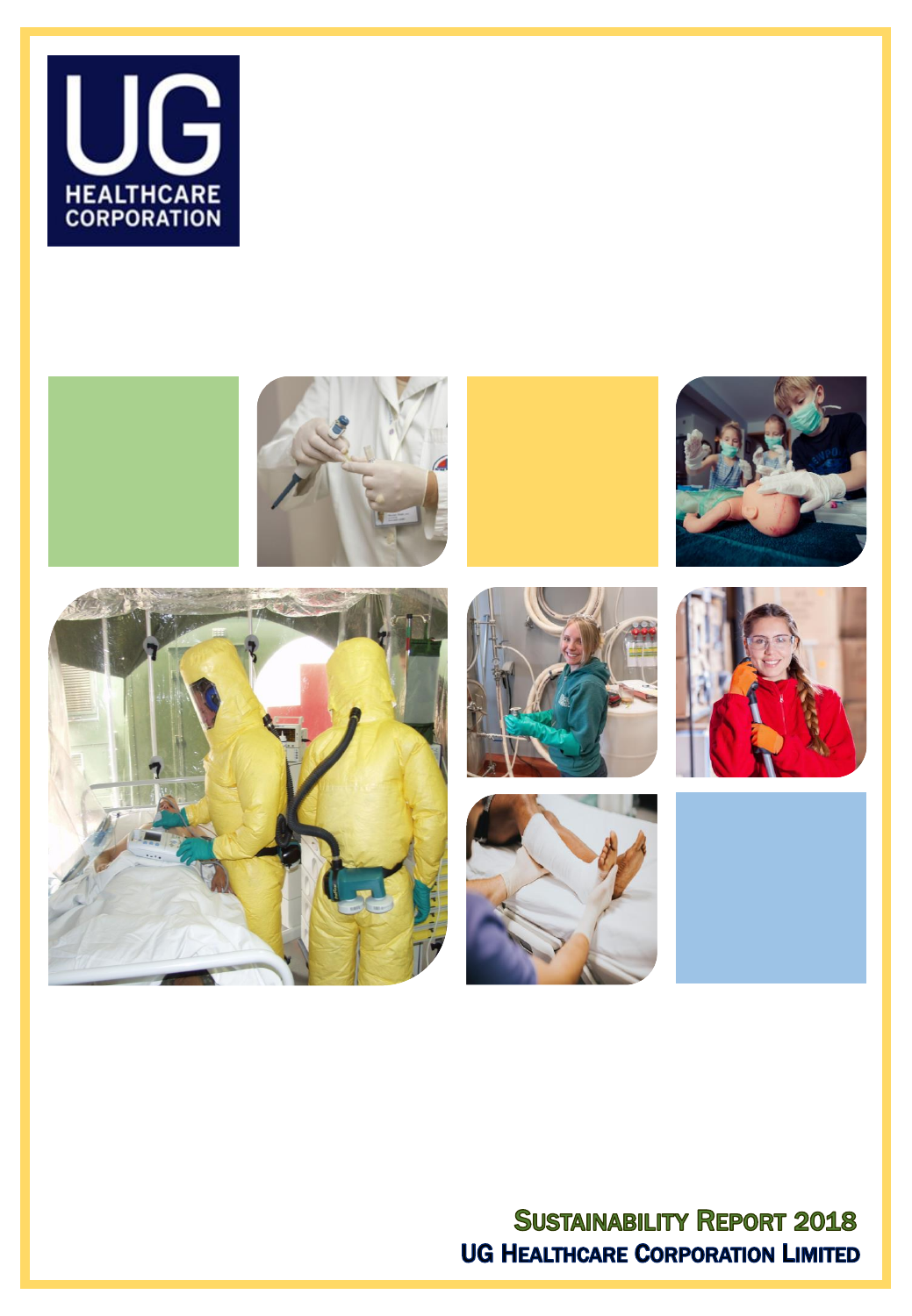## Contents





This Sustainability Report is prepared by UG Healthcare Corporation Limited (the "**Company**") and its contents have been reviewed by the Company's Sponsor, SAC Capital Private Limited (the "**Sponsor**"), for compliance with the relevant rules of the Singapore Exchange Securities Trading Limited ("**SGX-ST**"). The Sponsor has not independently verified the contents of this Sustainability Report.

This Sustainability Report has not been examined or approved by the SGX-ST. The Sponsor and the SGX-ST assumes no responsibility for the contents of this Sustainability Report, including the correctness of any of the statements or opinions made or reports contained in this Sustainability Report.

The contact person for the Sponsor is Ms Alicia Sun (Telephone no.: (65) 6232 3210 at 1 Robinson Road, #21-00 AIA Tower, Singapore 048542.

*For more information, please contact:* 

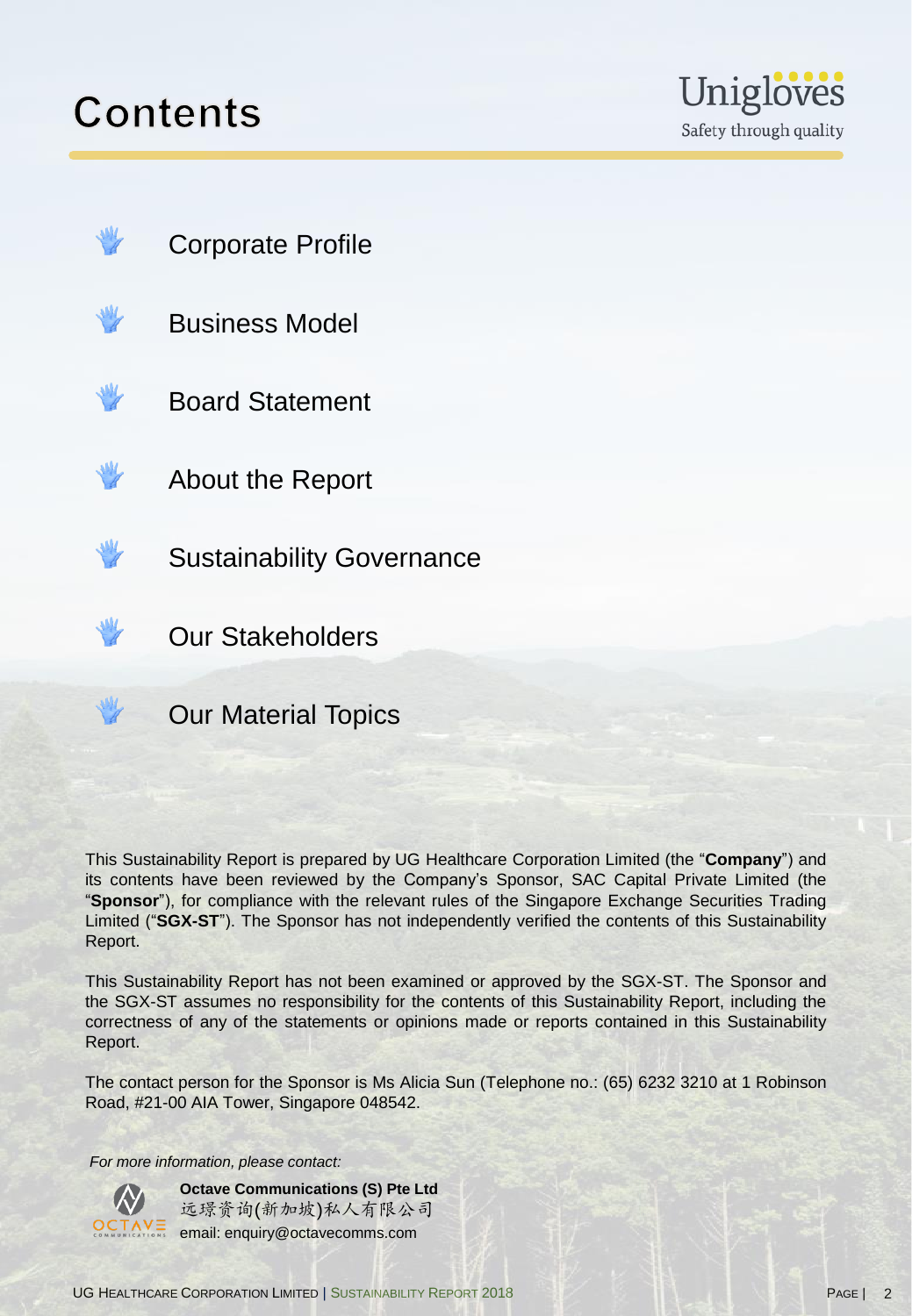# **Corporate Profile**





**UG Healthcare Corporation Limited** 优格医疗有限公司 ("**UG Healthcare**" and together with its subsidiaries, the "**Group**"), is a disposable gloves manufacturer with its own established global downstream distribution that markets and sells disposable glove products under its proprietary "Unigloves" brand.

The Group owns and operates an extensive downstream network of distribution companies with a local presence in Europe, the United Kingdom, the United States of America, China, Africa, South America, Japan, Korea and Canada, where it markets and sells its own proprietary "Unigloves" brand of disposable gloves. The Group also distributes ancillary products including surgical gloves, vinyl and cleanroom disposable gloves, face masks and other medical disposables.

These downstream distribution companies are supported and complemented by the Group's own upstream manufacturing division, manufacturing natural latex and nitrile disposable gloves under its "Unigloves" brand and third-party labels in its manufacturing facilities located in Seremban, Malaysia.

Its "Unigloves" brand of disposable gloves offers an extensive product range that includes both specialised products, with a variety of coatings, scents, colours, thickness, anti-microbial properties for more specialised users, as well as generic products. These products are used across a diverse range of industries requiring cross infection protection and hygiene standards, whilst catering to different applications and preferences.

UG Healthcare was listed on the Singapore Exchange Securities Trading Limited ("**SGX-ST**") on 8 December 2014 under stock code 41A.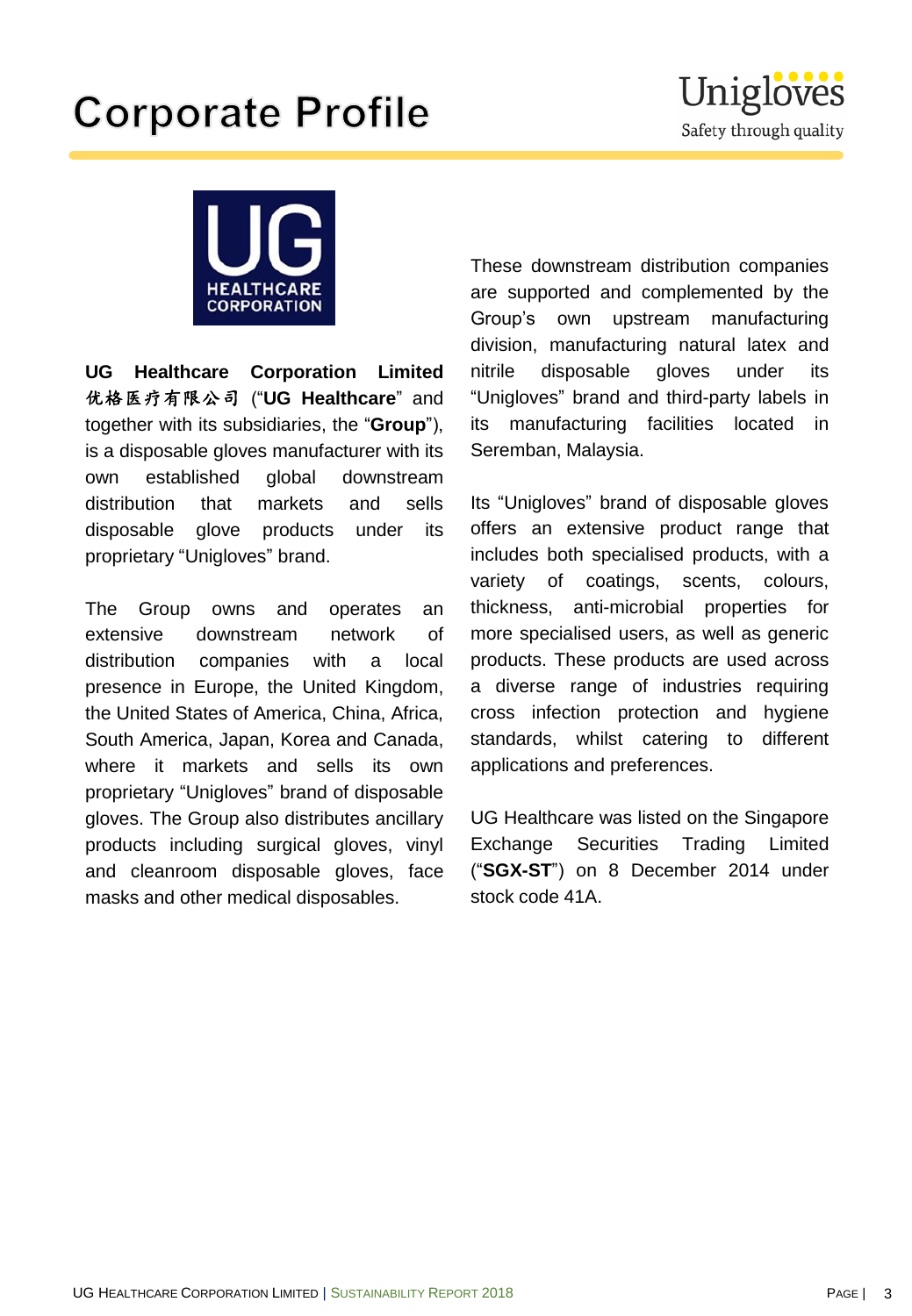## **Business Model**



## **Upstream Manufacturing**



Produces disposable gloves including proprietary "Unigloves" brand and sells through the Group's own established distribution companies in various countries.



### **Downstream Distribution**



The Group's respective local distribution companies with their own warehousing & logistics infrastructure and marketing teams market and sell disposable gloves and ancillary products through own distribution channels directly to customers.



### **Customer Base**

Uses and applications of disposable gloves in various industries:



#### **Healthcare**

- Hospitals
- Clinics (dental)
- Nursing homes and hospices



#### **Industrials**

- Automotive
- Electronics
- Construction



#### **Life Sciences** • Laboratories

• Manufacturers



**Food & Beverage**

- Food processing
- Food distribution
- Food retailers
- Agriculture



- **Beauty** • Hair salons
- Tattoo studios

UG HEALTHCARE CORPORATION LIMITED | SUSTAINABILITY REPORT 2018 **PAGE 1 A** PAGE | 4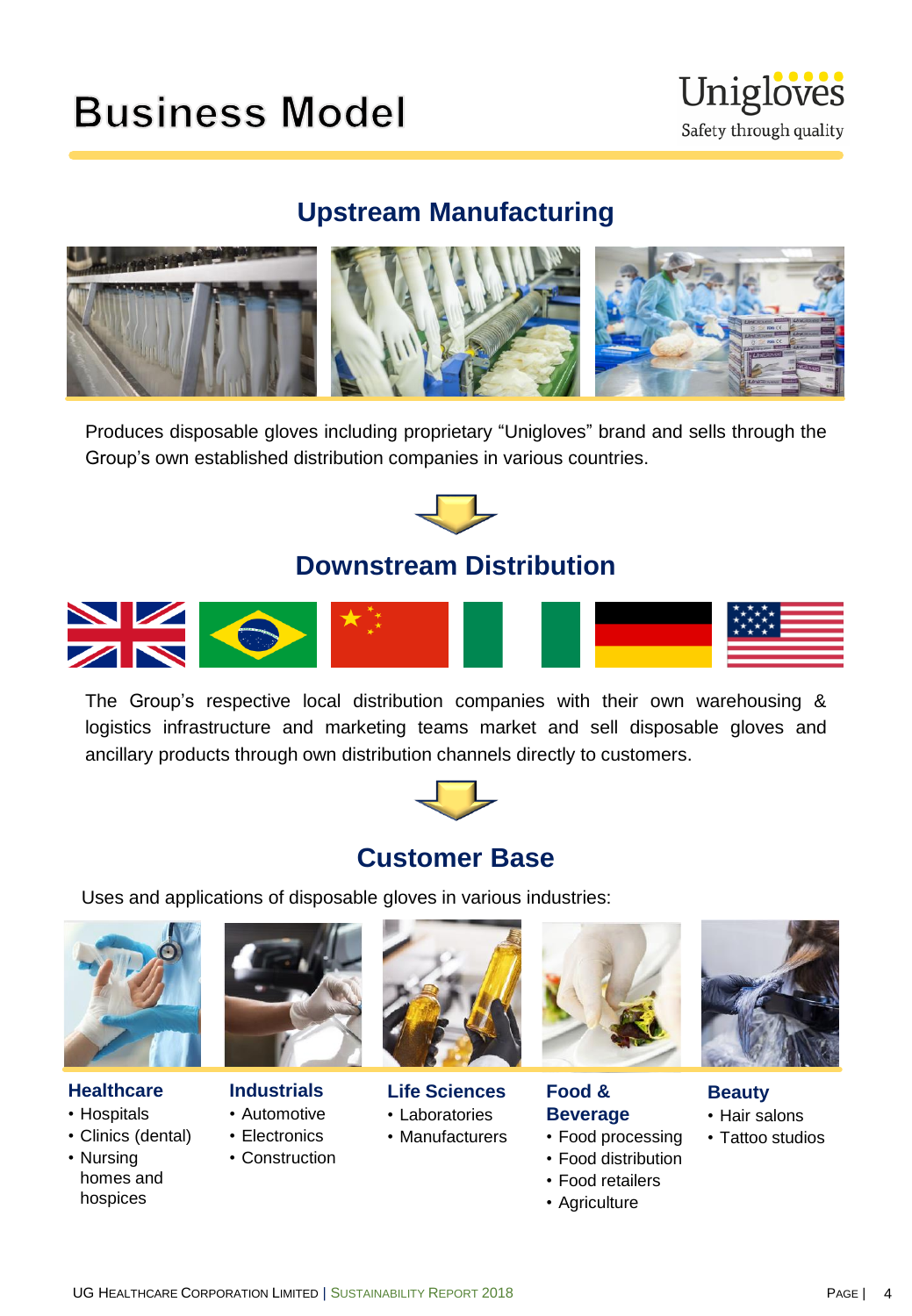## **Board Statement**

The Board of Directors (the "**Board**") is pleased to present the inaugural sustainability report of UG Healthcare for the financial year ended 30 June 2018.

Since our inception as a small rubber glove manufacturer in the late 1980s, we have grown prudently and are committed to producing premium quality gloves to cater for our customers in diverse industries to fulfill their professional responsibilities safely. We seized opportunities to expand progressively in our product range and manufacturing capabilities and capacity, as well as broaden our global distribution network through building our own distribution presence in both developed and developing countries over the years. In addition to our upstream manufacturing and downstream distribution operations, we also cultivate our proprietary brands, particularly the "Unigloves" brand.

We place significant emphasis on quality control and production standards during our production processes. As a testament to our commitment to the production of premium quality examination glove products, we are certified to the internationally recognised standards of ISO 9001 and ISO 13485. We have also been certified by the Malaysia Rubber Board to produce Standard Malaysian Glove for export.

Our products also conform to various international standards and requirements including the **ASTM International** (formerly known as American Society for Testing and Materials), **EN455** (European standard for medical gloves) and Acceptance Quality Level requirements under the Food and Drug Administration ("**USFDA**"). Consistent product quality, ability to comply with various stringent international standards and on-the-ground customers service and technical support to our end-users in each local market, strengthen mutual trust and

retain many of our longstanding customers.

The management team's conscientious effort in building these three pillars (manufacturing, distribution network, and proprietary brands) concurrently over the past decades saw the Group grow from strength to strength, setting new record in revenue year after year. While we continue to grow and pursue business opportunities, we acknowledge the need for our stakeholders to be engaged in our sustainable growth strategies and practices. We have conducted our first materiality analysis in 2018 and identified focus areas which are material to our Group and our stakeholders. As we continue our sustainability journey, we look to improve our disclosures over time on the Group's economic, environmental, social and governance ("**EESG**") practices as well as to progressively include metrics and targets that are material to our businesses, providing more insights in our subsequent sustainability reports.

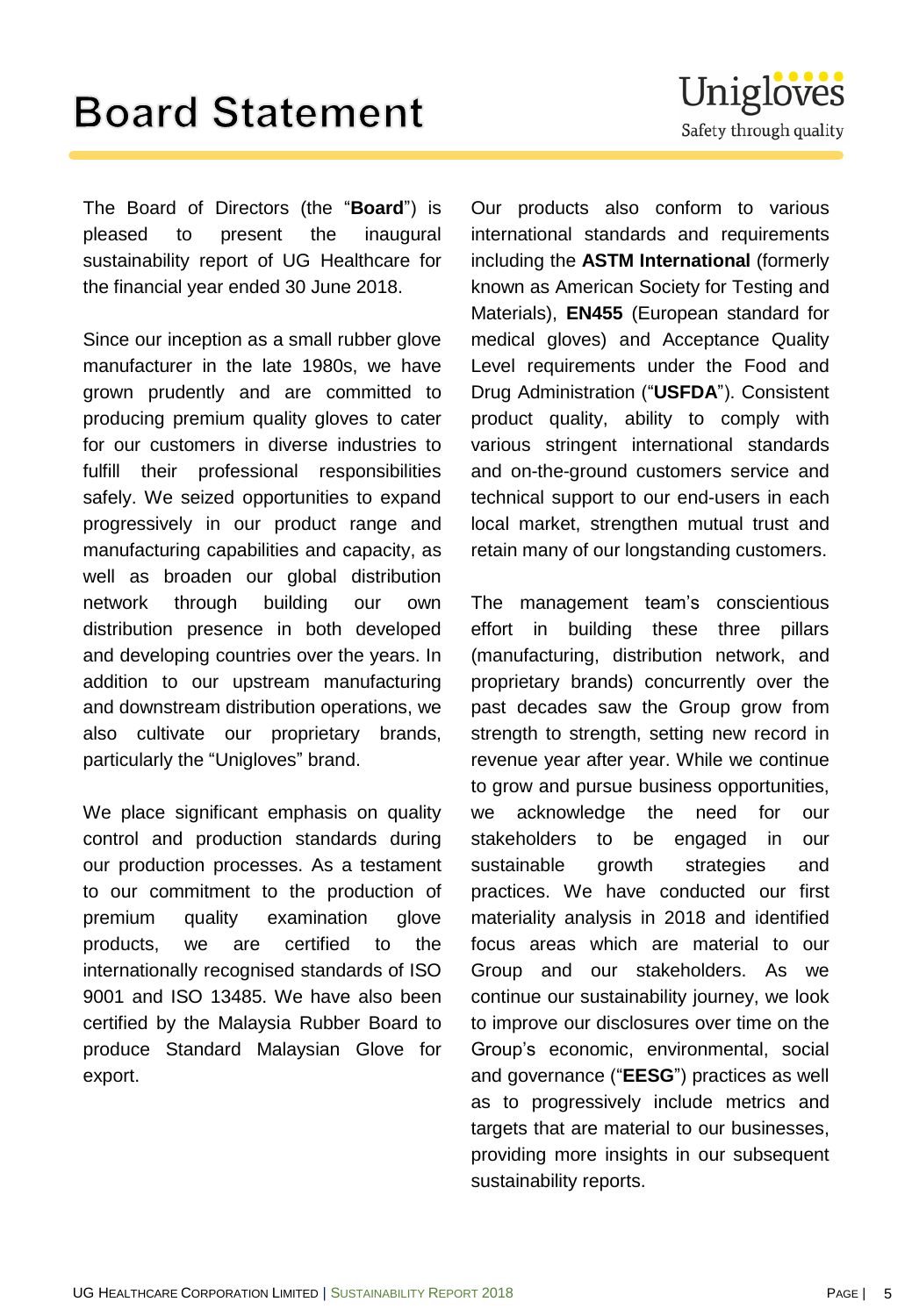# **About the Report**

This is UG Healthcare's inaugural annual sustainability report and is meant for our employees, business partners, all other stakeholders and the interested public. This report provides an overview of our responsible business practices and has been prepared with reference to the guidelines of Global Reporting Initiative ("**GRI**") and the Rules 711A and 711B of the SGX-ST's Listing Manual Section B: Rules of Catalist as well as the SGX-ST's Sustainability Reporting Guide.

This report focuses on UG Healthcare's sustainability performance with regards to the Group's upstream manufacturing operations in Seremban, Malaysia from 1 July 2017 to 30 June 2018.

We intend to expand the scope of our report in the future to also include our downstream distribution operations in the countries where the Group has a presence. While we have been maintaining data and information with regards to our manufacturing operations, we are establishing the baseline for most of the material topics that we have identified as priorities. We intend to monitor and compare them in the subsequent reports, and with that, identify and set measurable sustainability targets.

No external assurance was sought for this report.

We welcome stakeholders to provide us with feedback and suggestions on this report. You may contact us through our investor relations email at [ir@ughcc.com](mailto:ir@ughcc.com).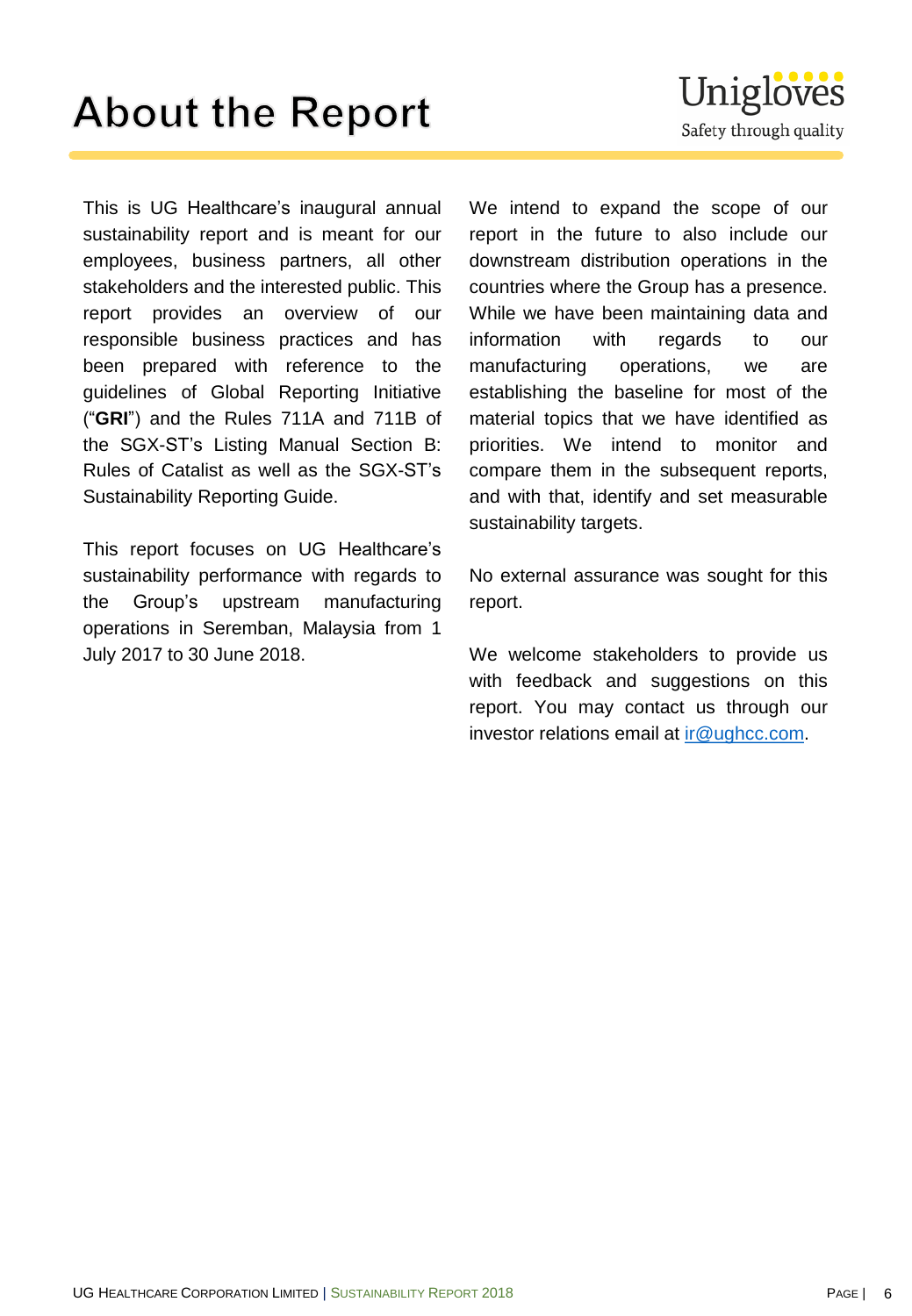# **Sustainability Governance**

UG Healthcare's sustainability agenda is developed and directed by the senior management with guidance from the Board. Our sustainability approach is focused on generating stable and sustainable value for our stakeholders by managing the EESG impacts, as well as risks and opportunities present in our businesses.

The Group has in place a Sustainability Committee which is led by key management executives and supported by representatives from various departments in the Group. The Sustainability Committee is responsible for reviewing the company's sustainability performance, material topics, stakeholder concerns, setting of targets and goals for material topics, and establishing systems to collect, verify, monitor and report information required for sustainability reports.

The Sustainability Committee meets at least once a year and proposes, coordinates and promotes the company's main sustainability initiatives.

The Board approves the Group's general policies and strategies, including those relating to sustainability. It may not delegate this function. It also approves the sustainability report.

The Sustainability Committee is also regularly updated with reports on the progress of the Group's sustainability efforts.

To better align our efforts with our longterm strategy, we have identified our sustainability focus areas with relevant material EESG factors, which are detailed in the section – Our Material Topics. The material EESG factors, which may have a group-wide impact have been reviewed and approved by our Sustainability Committee and our Board.

### **Our Sustainability Focus Areas**



**Economic Performance**



**Compliance Building Our** 



**Customer Success**



**Care for Our Employees**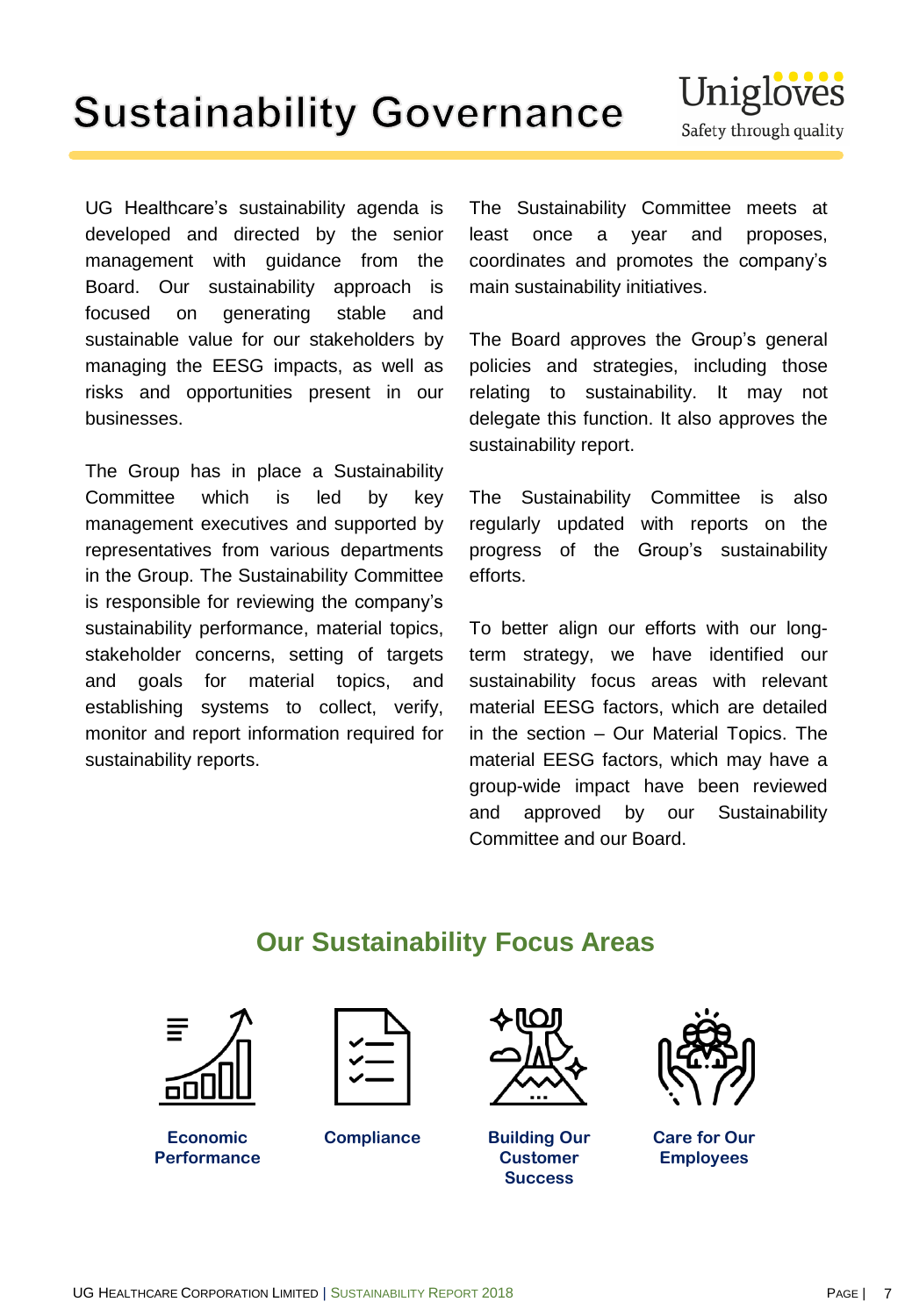# **Our Stakeholders**



We use formal and informal engagement methods to interact with various groups of stakeholders as identified below. We plan to engage the various stakeholder groups in identification of material topics for our subsequent sustainability reports.

| <b>Our Stakeholders</b>                       | Stakeholders'<br><b>Expectations</b>                                                                                                                      | <b>Mode of</b><br><b>Engagement</b>                                                                                                                                                                                                                  | <b>Our Initiatives and</b><br><b>Responses</b>                                                                                                                                                                                                                                                                                                                                                                                   |
|-----------------------------------------------|-----------------------------------------------------------------------------------------------------------------------------------------------------------|------------------------------------------------------------------------------------------------------------------------------------------------------------------------------------------------------------------------------------------------------|----------------------------------------------------------------------------------------------------------------------------------------------------------------------------------------------------------------------------------------------------------------------------------------------------------------------------------------------------------------------------------------------------------------------------------|
| <b>Customers</b>                              | Quality control<br>٠<br>On-time delivery and<br>٠<br>services<br>Technical support<br>٠<br>Reasonable payment<br>٠<br>terms<br>Competitive pricing<br>٠   | Customer feedback<br>management<br>(survey, face-to-face<br>meetings)<br>Regular follow-up<br>$\overline{\phantom{a}}$<br>(calls, face-to-face<br>meetings)                                                                                          | ISO 9001 and ISO 13485<br>$\blacktriangleright$<br>certification to assure<br>consistent level of quality<br>in products and services<br>Active follow-up on<br>➤<br>customers' needs and<br>product applications<br>Regular internal meetings<br>➤<br>to review on customers'<br>fulfilment and new<br>requirements<br>Update customers on new<br>➤<br>products and<br>$\triangleright$ Provide timely feedback<br>to customers |
| <b>Employees</b>                              | Career growth<br>٠<br>Training opportunities<br>٠<br>Competitive salaries<br>٠<br>and incentives<br>A pleasant and safe<br>working environment            | Regular internal<br>$\blacksquare$<br>communications<br>Regular review of<br>$\blacksquare$<br>working environment<br>and welfare<br>Employee feedback                                                                                               | Ensure effective<br>⋗<br>implementation of HR<br>policies<br>Regular internal meetings<br>➤<br>to review on health and<br>safety<br>Annual review on<br>⋗<br>performance                                                                                                                                                                                                                                                         |
| <b>Shareholders &amp;</b><br><b>Investors</b> | Higher financial<br>٠<br>returns<br>Industry conditions<br>٠<br>Market presence<br>٠<br>Profitability<br>٠<br>Transparency &<br>٠<br>corporate governance | Announcements on<br>$\overline{a}$<br><b>SGXNET</b><br><b>Annual General</b><br>Meeting<br>Investor roadshows<br>$\overline{a}$<br>and meetings<br>Electronic<br>$\blacksquare$<br>communications<br>through investor<br>relations<br>Annual reports | Regular and timely<br>➤<br>updates via<br>announcements and<br>press releases as and<br>when required<br>Half-yearly meetings with<br>➤<br>analysts and investment<br>community to update on<br>corporate developments<br>Ensure sustainable<br>⋗<br>business growth                                                                                                                                                             |
| Government &<br><b>Regulators</b>             | Regulatory<br>$\bullet$<br>compliance<br>Occupational health &<br>٠<br>safety<br><b>Environmental issues</b><br>٠<br>Social issues                        | Meetings<br>$\blacksquare$<br>Electronic<br>communications<br>Announcements on<br><b>SGXNET</b>                                                                                                                                                      | Ensure compliance with<br>➤<br>applicable laws<br>Meetings with relevant<br>➤<br>authorities on regular<br>basis                                                                                                                                                                                                                                                                                                                 |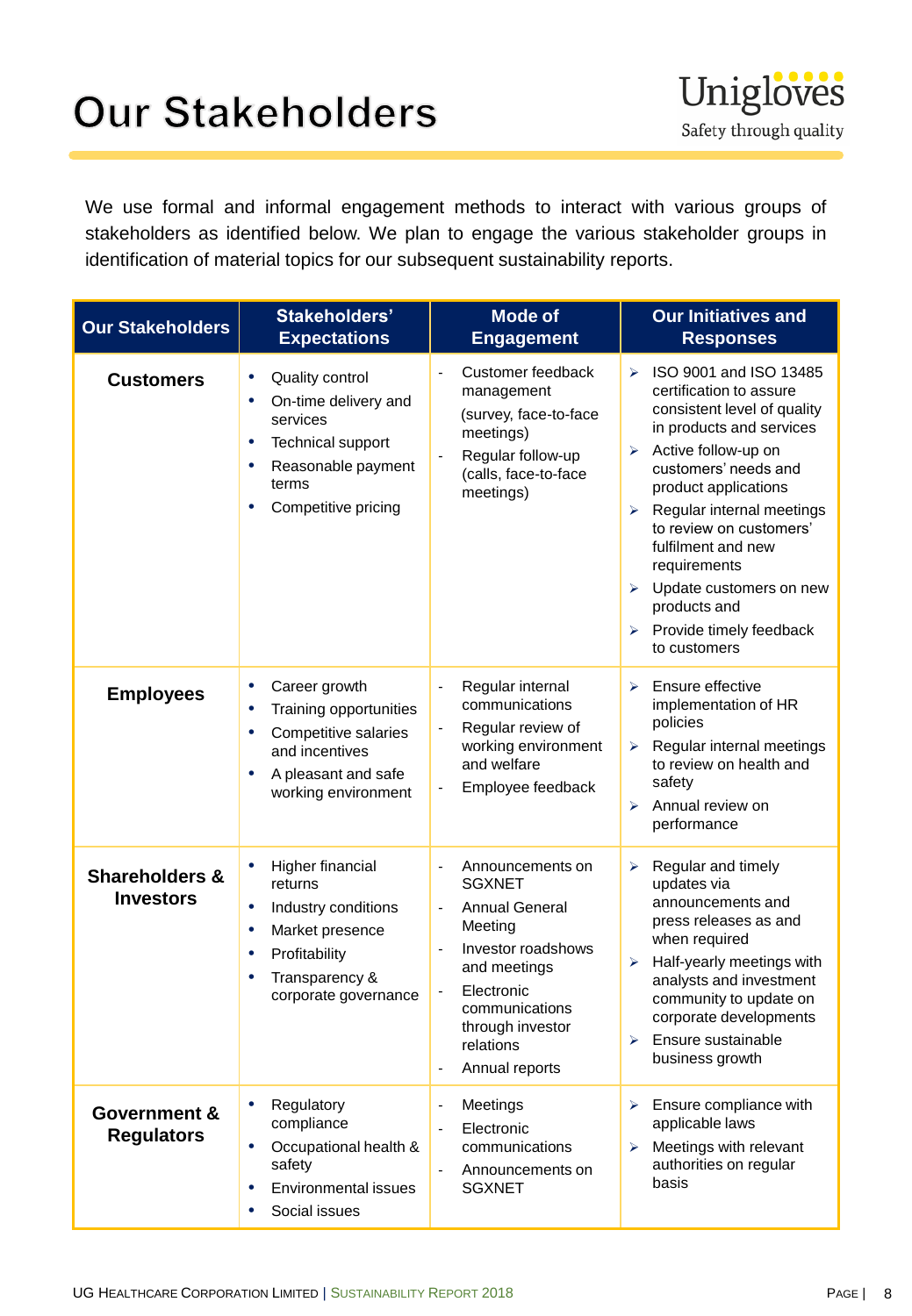# **Our Material Topics**



This year was the first time UG Healthcare conducted a materiality analysis with internal stakeholders to identify the social, environmental and governance issues that were most relevant to the Group. This coincides with our initiative to participate in Sedex Members Ethical Trade Audit ("**SMETA**") to complement with our Quality Management System that has been implemented group-wide since the late 1990s.

This process helps to define the contents of the report and the general sustainability agenda. This systematic analysis process took into consideration:

- Analysis of regulatory frameworks in the countries where we operate
- Materiality analysis of other similar companies in this industry
- Reporting frameworks (GRI Standards)

The material topics below show the most relevant concerns for UG Healthcare that were identified in the internal materiality analysis. Given that this is our inaugural report, we have just embarked on data collection for these material topics and would be sharing more information on performance and targets in our subsequent reports.



We complied with the principles and guidelines set out in the Code of Corporate Governance 2012, where appropriate. Our corporate governance report can be found on pages 17 – 36 of the 2018 Annual Report.

**Compliance**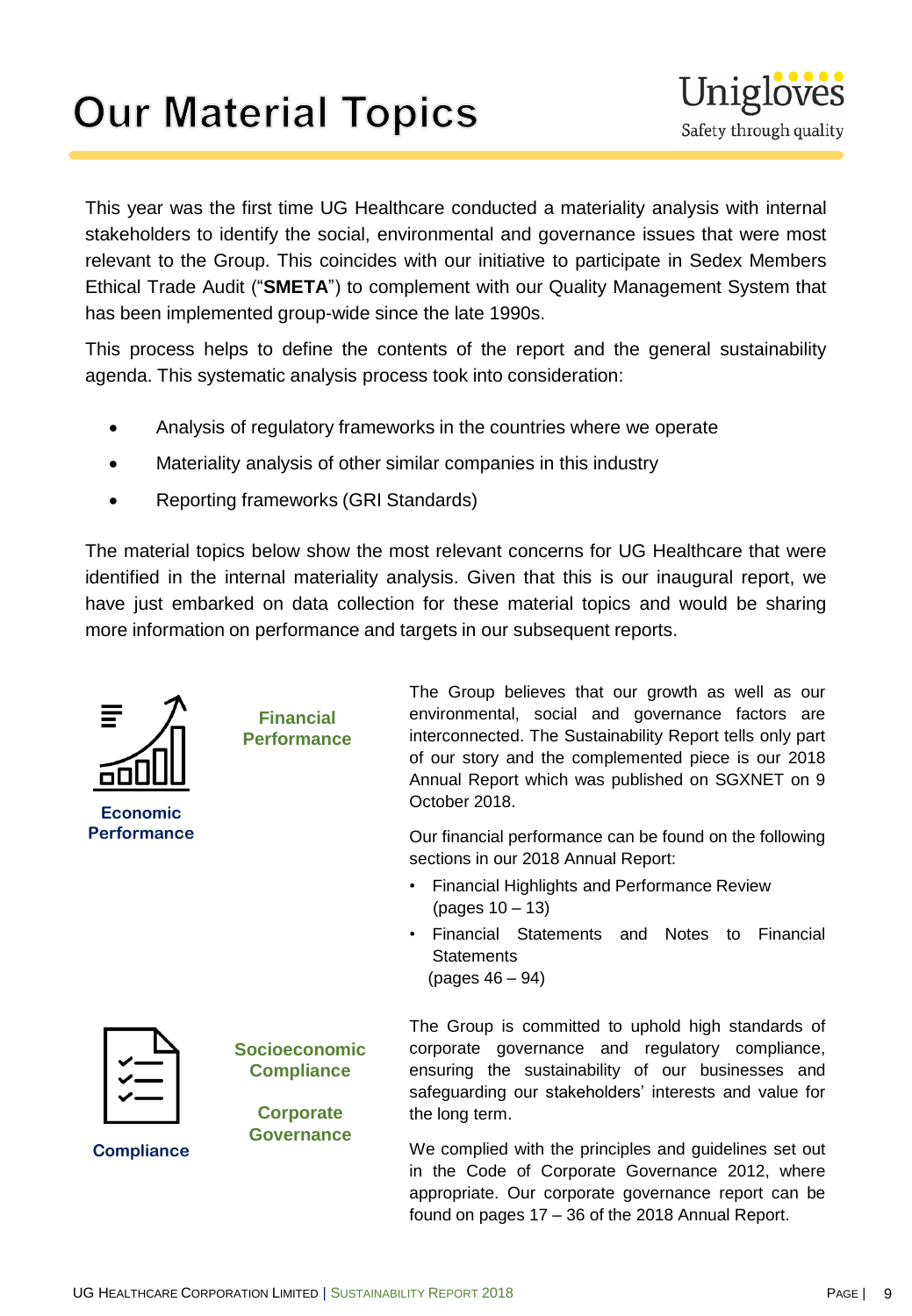# **Our Material Topics**





**Building Our Customer Success**

**Customer Management** The Group believes the success of our businesses is inherently intertwined with the success of our customers.

We are committed to empathise with the glove users on their requirements and applications for single-use gloves in their respective industries. Through our innovative range of glove products, we seek to play a part in our customers' successes.



**Care for Our Employees**

**Occupational Health and Safety**

> **Forced or Compulsory Labour**

The Group views employees as the lifeline of an organisation. We believe Human Capital management is essential to increase the values of our employees who contribute to the success of our businesses.

As we plan to also engage our other groups of stakeholders to better understand their materiality concerns, the material topics may in the future reflect other issues which we have not previously considered.